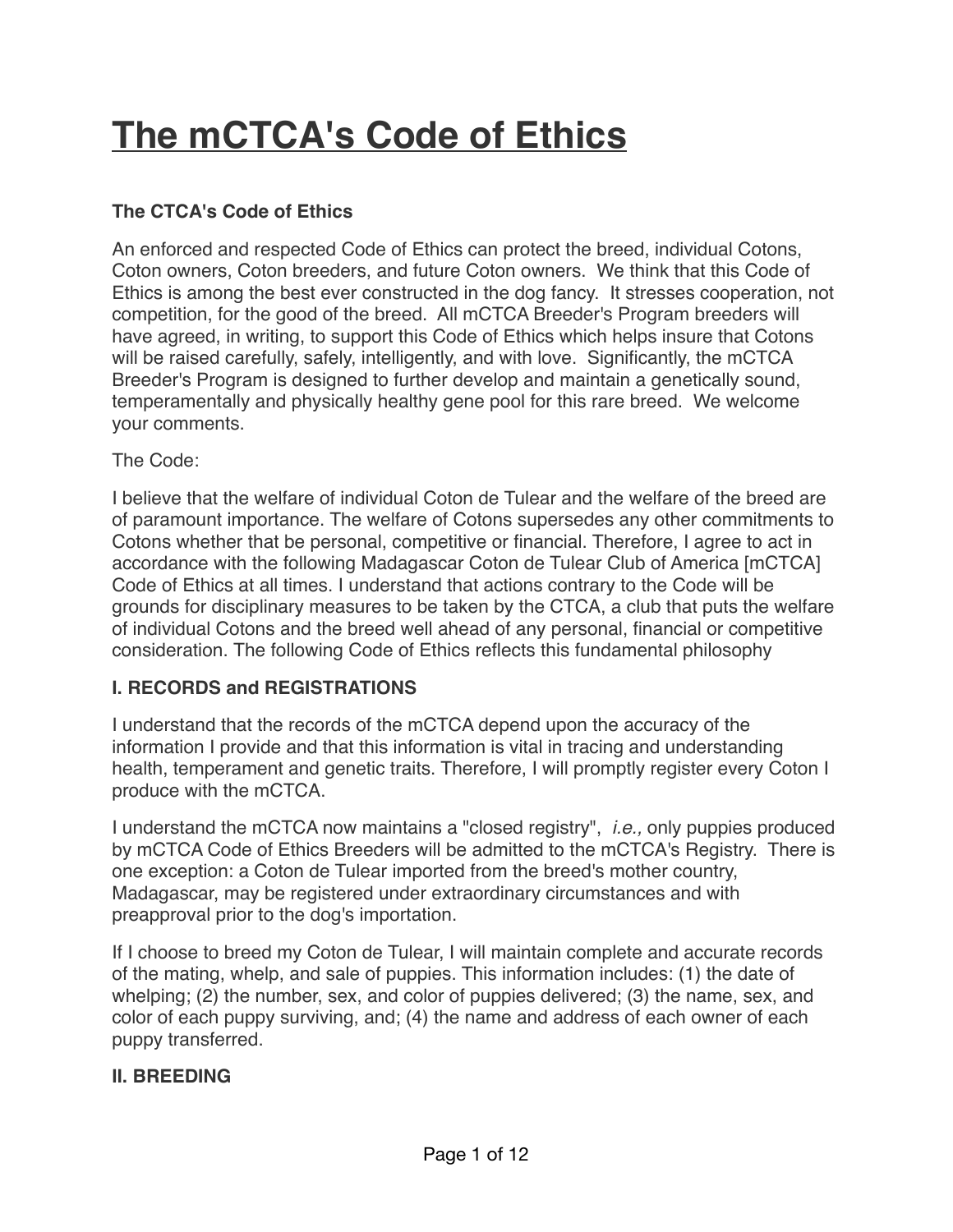I realize that the purpose of breeding a Coton de Tulear is to bring a new, healthy, cherished life into the world. That new Coton will ideally reflect the mCTCA Standard, will exhibit no behavioral or health problems, and will be genetically sound. There exists a constant danger that ignorant or disreputable breeders may, by inbreeding and other improper breeding practices, produce physically, mentally, and/or temperamentally unsound Cotons to the detriment of the breed and to the detriment of the puppies so produced. Prior to breeding, I will consult with the breeder of the dog I own, other mCTCA Recommended Breeders, and/or the mCTCA.

A. If I decide to breed a litter I will:

1.)Provide my Coton (male and/or female) with nurturing human attention, a proper diet to insure excellent health, regular professional health examinations and care, baths and grooming, frequent walks on leash and/or frequent access to the outdoors within a fenced yard play area (weather permitting);

2.) I will only permit duly Registered, mCTCA "Breedable" (a.k.a."Show Quality") Cotons to be mated. I will never breed from or to a "Not Breedable (a.k.a. "Pet Quality") Coton. To breed to a "Pet Quality" designated Coton will result in, at a minimum, a fine of \$500 per puppy produced and all pups must be sold as "Pet Quality" and neutered. Breeding a "Pet Quality" Coton may result in removal from the mCTCA Breeder's List and a permanent ban on registering dogs produced by the breeder.

3.) Both dogs must be in excellent health, of good, unaggressive temperament and at least 1-year-old, preferably older. To breed to a Coton less than one year old will result in, at a minimum, a fine of \$250 per puppy produced. The underage "Potentially Breedable" Coton so bred must pass all health examinations and be classified as "Breedable" before any pup in the litter can be classified as "Potentially Breedable." If the mated Coton fails the examination, then all pups it produced must be sold as "Not Breedable, Must be Neutered, Cannot be Bred."

4.) I will not breed or breed to a "Potentially Breedable" Coton. I understand and agree that this class of Coton must be health certified as per the mCTCA's Registration requirements and reclassified to mCTCA "Breedable" quality prior to any mating. To breed to a "Potentially Breedable" Coton one year old or greater will result in, at a minimum, a fine of \$250 per puppy produced. The "Potentially Breedable" Coton so bred must pass all health examinations and be classified as "Breedable" before any pup in the litter can be classified as "Potentially Breedable." If the mated Coton fails the examination, then all pups it produced must be sold as "Not Breedable, Must be Neutered, Cannot be Bred."

5.) No female can be bred after her eleventh (11th) birthday, and no female can be bred after eight [8] years old without submitting a complete blood panel and health exam from your vet to the mCTCA before the mating.

6.) If I use the services of a separately-owned stud dog, I will require a written contract between myself and the owner of the stud dog prior to mating. I understand that this requirement is for the good of both parties as well as a benefit to the breed and the club.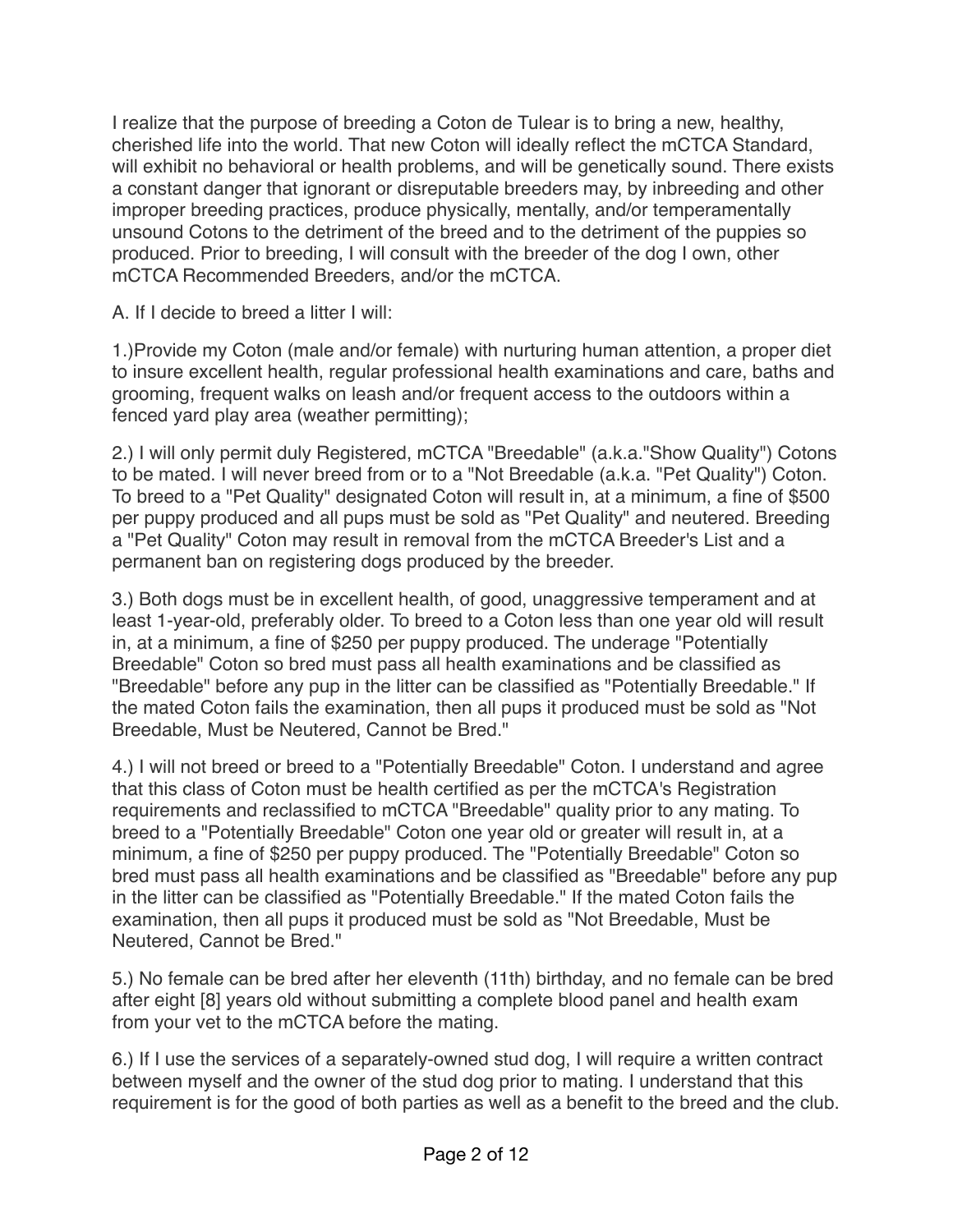The terms of the contract can be simple or complex, but cannot negate the terms of this Code of Ethics.

7.) To the best of my ability, I will be highly selective with respect to the conformation, health, and temperament of the pair to be mated.

8.) I will breed only after careful consideration of the mCTCA Standard as it applies to the two dogs involved and to their Official mCTCA Pedigrees.

9.) I will avoid close inbreeding (e.g., mother-son, or father-daughter, or brother-sister mating) and will keep the pups I produce less than or equal to **10% inbred** as would be calculated on a mCTCA three-generation pedigree using Wright's Coefficient of Inbreeding. I understand that the mCTCA will help me ascertain the degree of inbreeding for any potential mCTCA litter. I understand that in the not-too-distant future, the mCTCA will tighten these requirements (using 4-generation pedigrees). To produce a litter equal to or greater than 16% inbred will result in, at a minimum, a fine of \$250 per puppy produced. The pups in such a litter will be classified as "Pet Quality" and must be neutered.

10.) I will never breed from or to any Coton known to me to have any inheritable, disqualifying, disabling, or potentially disabling defect.

11.) I will judge all puppies I produce according to the mCTCA Standard.

12.) I will register with the mCTCA each of my Coton de Tulear litters whelped in the Western Hemisphere. I acknowledge that it is the breeder's responsibility to have each puppy produced properly registered with the mCTCA. I further understand that this requirement for universal registration will enable the mCTCA to better understand the breed's genetics and to help the mCTCA track each Coton and help insure its health and happiness.

13.) At the point of sale delivery to the buyer, I will, to the best of my ability, designate the puppy as either "Not Breedable" or "Potentially Breedable."

14.) I will comply with the regulations governing the mCTCA Registration of every pup in every litter. These are, in part:

(a.) I will submit my litter registration within four weeks of the last pup in the litter leaving my kennel or by no later than 5 [five] months after the litter's whelp, whichever event occurs first. I will provisionally register any pups not sold at that time in my own name and will submit new owner information to the club as that information becomes available.

(b.) I will contact the mCTCA and will submit a penalty of 10% of all fees per month I am late with my registrations up to three months past due, at which time I understand my continuation as a mCTCA Code of Ethics Breeder may not be possible.

(c.) I will assist my buyer in his/her submission of a change of registration classification from "Potentially Breedable" to either "Breedable" or "Not Breedable" after the pup has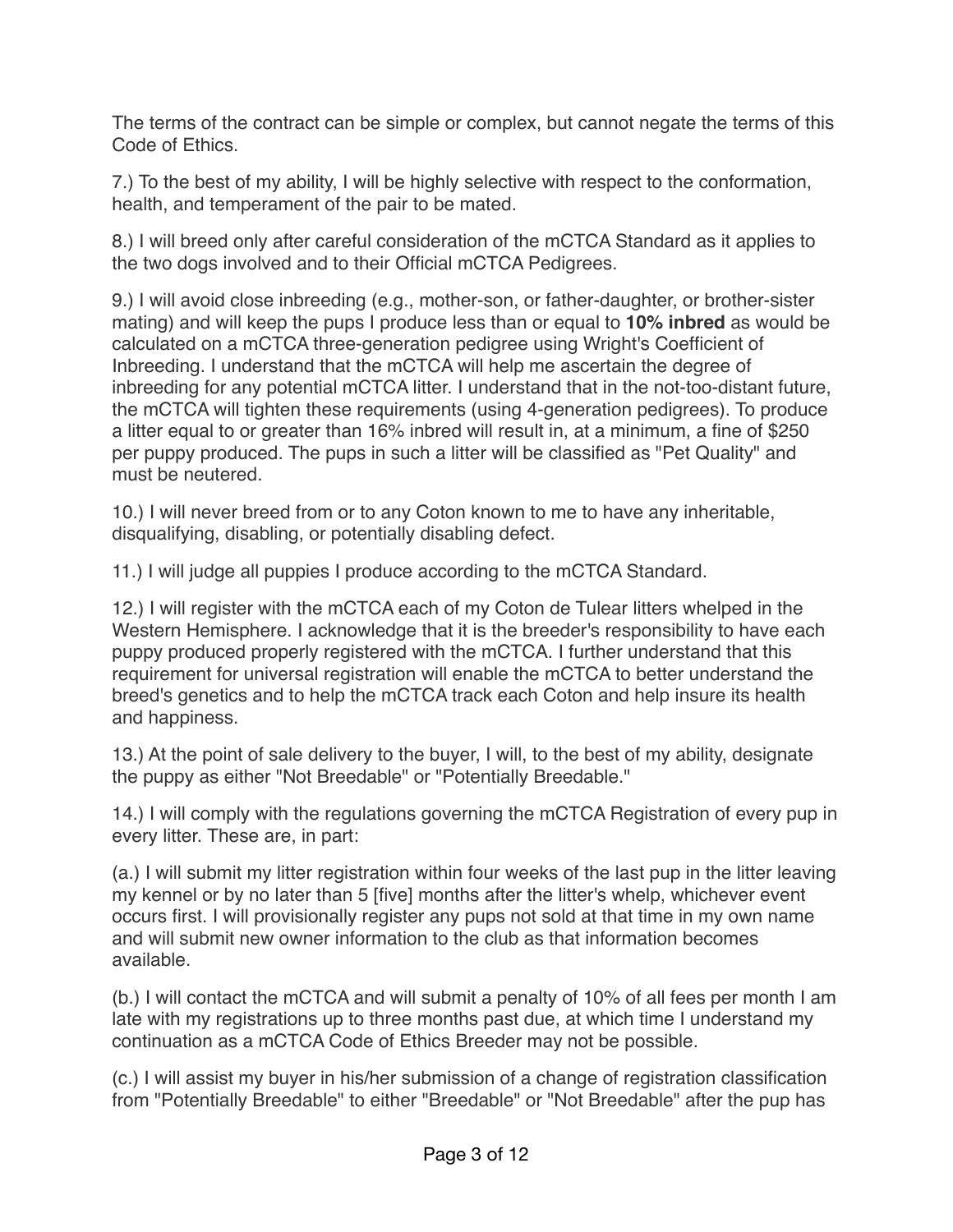attained one (1) year of age. I understand that it is in the best interest of the breed, the buyer, and my own breeding program to receive a copy of this information at this time. (Refer to sections III G, III H and III-I., below).

B. As the owner of a Stud dog I realize that I must exercise exemplary conduct in the use of my dog in order to abide by the standards set forth in this Code of Ethics. Therefore, with careful consideration to this Code of Ethics:

1.) I will offer my Stud for mating purposes only if it is at least one year of age, in excellent health and temperament, and is registered "mCTCA Breedable" (Refer to sections III G, III H and III-I., below).

2.) I will mate my Stud dog only with mCTCA Registered Breedable females (bitches) which I feel are an asset to the breed, who are at least 12 months of age (preferably 18 months of age) whose owner(s) agree(s) to abide by the mCTCA Code of Ethics for this mating and for this litter. The bitch must be owned by a mCTCA Code of Ethics Breeder in good standing (i.e., listed on the mCTCA web site as a mCTCA Code of Ethics Breeder). First violations of this provision (i.e., studding a dog to a dog not owned by a mCTCA Code of Ethics Breeder) will result in a fine of \$1500 levied upon the owner of the stud dog. Second violations may result in an additional fine or expulsion from the mCTCA Code of Ethics Breeders Program.

3.) I will be as helpful as possible in assisting the owner of the bitch with the placement of any puppies resulting from the use of my dog. I realize that I am as responsible as the owner of the bitch for these puppies.

4.) I will provide one free return service by the same dog for a bitch which has failed to conceive or to whelp a viable litter, as long as the dog is still in my ownership.

5.) I will require a written contract between myself and the owner of the bitch prior to mating. I understand that this requirement is for the good of both parties as well as a benefit to the breed and the club. The terms of the contract can be simple or complex, but cannot negate the terms of this Code of Ethics.

C. As the owner of a brood female (bitch) I realize that I must exercise exemplary conduct in the use of my Coton in order to abide by the standards set forth in this Code of Ethics. Therefore,

1.) I will not breed a bitch before 12 months of age and then only if she is mature, in excellent health, and of good, unaggressive temperament. The club recommends but does not mandate at this time that the bitch be at least 18 months old prior to her first mating.

2.) I will not allow a bitch to whelp more than two litters during any three consecutive seasons (estruses). The mCTCA recommends no more than one litter per year with matings only every other estrus. Exception: some bitches may come into heat only once each 11-12 months; these females can be bred on consecutive heats if they are healthy and if a veterinarian has confirmed that they have fully recovered from their last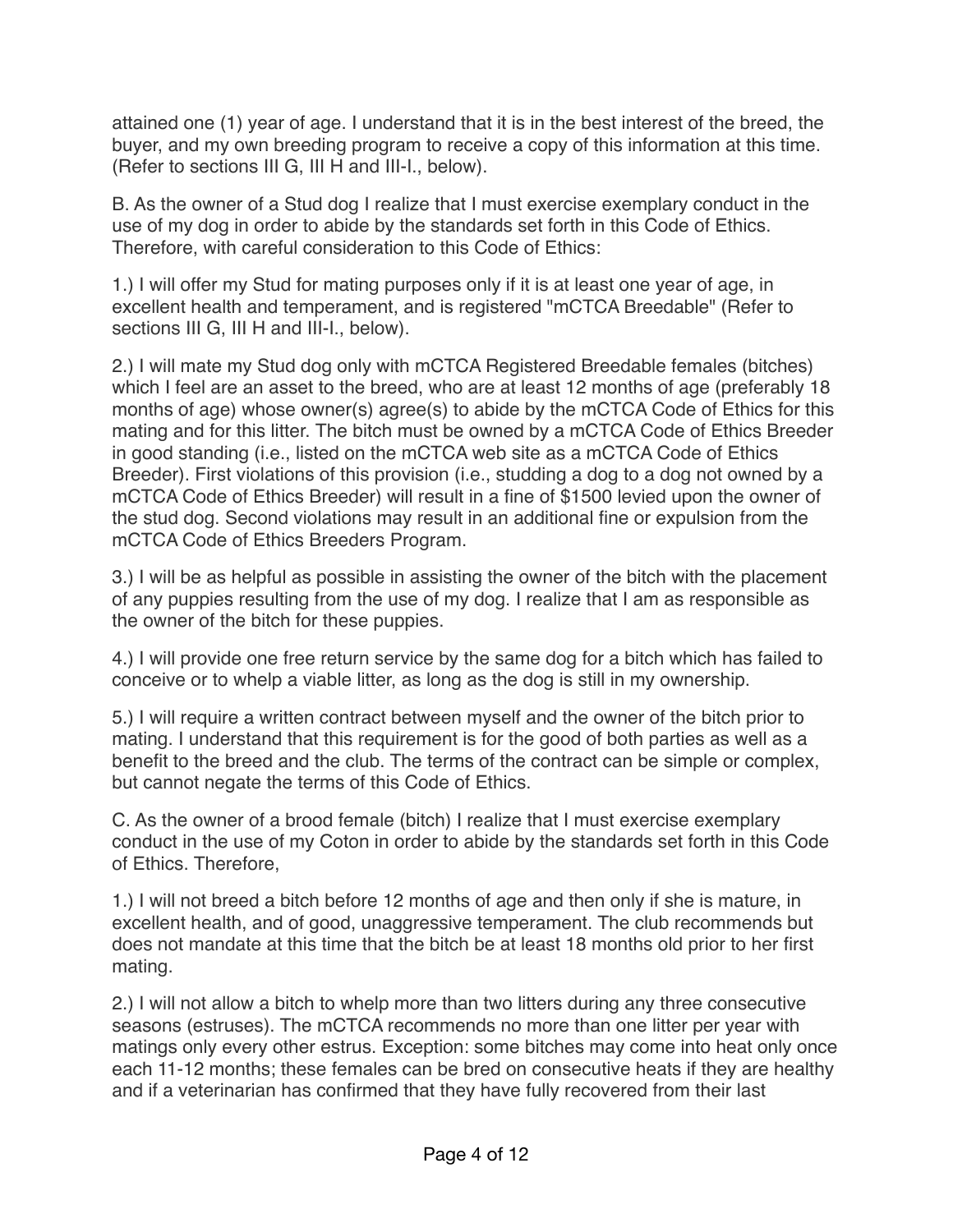whelping. To breed to a normally cycling bitch [2 estrus periods per year] for three consecutive heats will result in, at a minimum, a fine of \$250 per puppy produced.

D. As a Coton de Tulear breeder, I recognize that it is not in the best interest of this or any other breed for me to breed more than one breed of dog. I understand that the maximum number of dog breeds that I may breed (or exhibit) as a CTCA Coton de Tulear breeder is one, and that I will not keep any intact (un-neutered) dog of any other dog breed or mixed breed or "designer" breed.

In the event the potential buyer has any intact dog of any other dog breed or mixed breed or "designer" breed, the mCTCA Coton being delivered to this buyer must be neutered by them CTCA CoE Breeder prior to its delivery.

## **III. BREEDER CARE and TRANSFER of PUPPIES and DOGS**

A. I will provide all puppies with proper veterinary and home care which includes:

1.) The elimination of parasites, internal and external;

2.) At least one Health examination by a qualified professional (two recommended);

3.) The necessary vaccinations suggested by my veterinarian;

4.) A properly balanced, nutritional diet as recommended by the mCTCA and/or my veterinarian.

5.) A sanitary, protective, and stimulating environment for growth and development.

B. To the very best of my ability, I will screen all potential Coton owners to determine their suitability and their motives in acquiring a Coton de Tulear. Prior to delivery, I will provide them with full instructions as to the care and requirements of a Coton and will pay close attention to their ability to provide my puppy with adequate care and physical facilities. It is a major violation of this Code of Ethics if a Breeder sells a Coton to a buyer who the breeder believes or has reason to believe will violate this Code of Ethics.

C. To the best of my ability, I will assign the classification "Potentially Breedable" or "Not Breedable" to each puppy that I produce. I will classify a puppy as "Not Breedable" if I know or have reason to believe that:

1.) It is cryptorchid;

2.) It will lack black pigment on its nose, lips or eye rings;

3.) It will not meet the standard as to adult height and weight;

4.) It is too inbred (e.g., it is the product of a mother-son, or father-daughter, or brothersister mating or is more than 15% inbred as calculated on a three-generation pedigree using Wright's Coefficient of Inbreeding. I understand that the mCTCA will assist me in this calculation if I so request);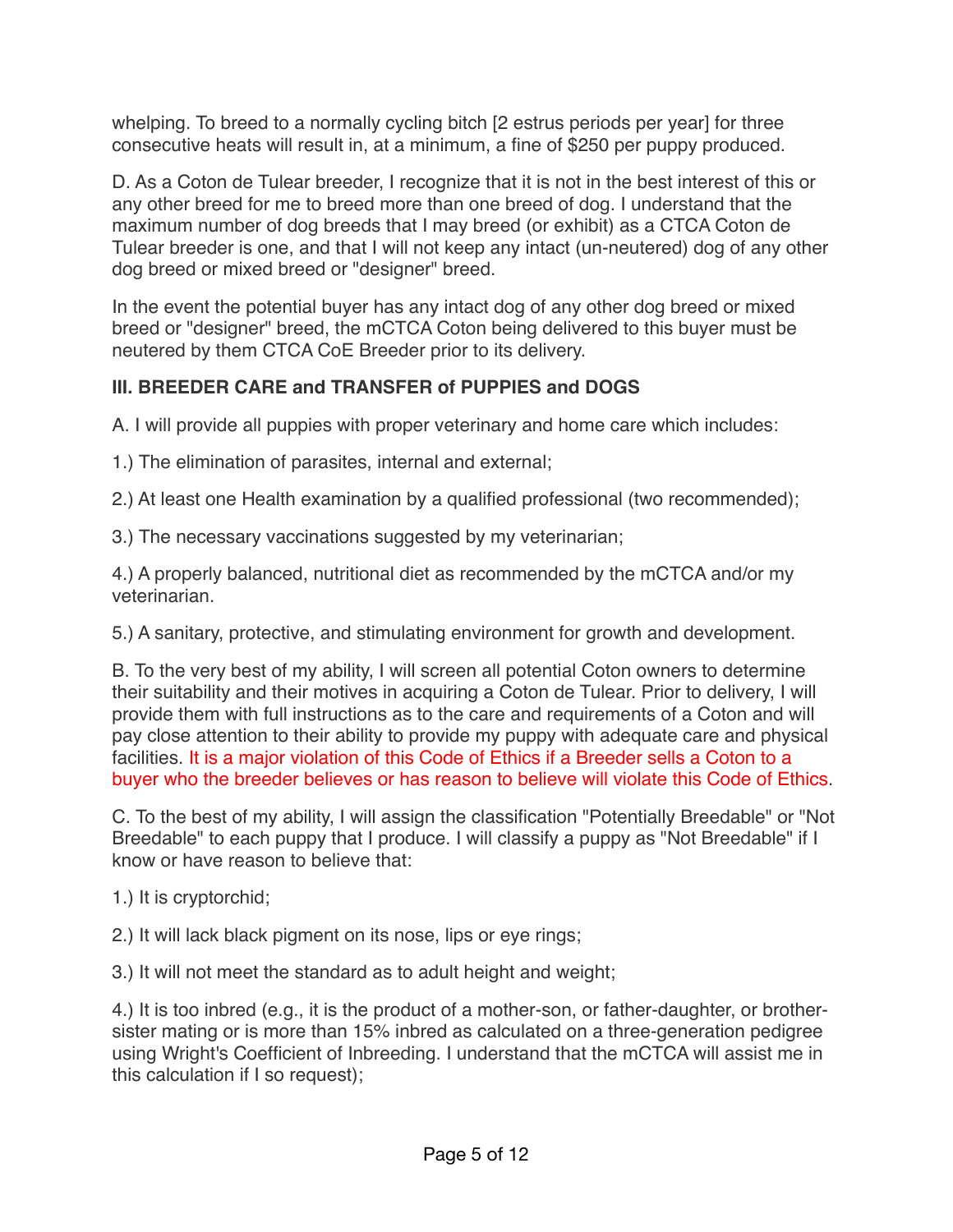5.) It will exhibit unsound structure or a genetic (inheritable) health, behavioral, or conformational defect.

D. I understand that there may be many other reasons to classify a puppy as "Not Breedable" that are not listed here. I will inform the mCTCA and my buyer in writing of my reason for classifying a puppy as "Not Breedable."

E. I will explain to each new owner of a "Not Breedable" puppy in writing that said puppy cannot be bred and must be neutered by them, preferably at about 6 months of age. Note: if I transfer ownership of a "Not Breedable" puppy older than six (6) months old, I understand that it is my responsibility to have that puppy neutered.

F. I will explain to each new owner of a "Potentially Breedable" puppy that predicting the conformation and health of an adult dog based upon the appearance of a puppy is difficult and sometimes problematic. That is: I fully understand and will inform my buyer that a puppy judged by me as "Potentially Breedable Quality" when it is immature may not be suitable for breeding when it is fully mature and would therefore be designated "Not Breedable."

G. All puppies sold as "POTENTIALLY BREEDABLE" must be evaluated at one year of age or older to be classified either (a) "NOT BREEDABLE" (should they fail the examination) or (b) "BREEDABLE" (should they pass). These evaluations are the responsibilty of the owner. The evaluation requirements are specified in II. F., below.

H. For a Coton to be classified as "BREEDABLE," the dog must be evaluated when it is at least one year of age by the owner's veterinarian. The veterinarian must sign the mCTCA's Health Evaluation form. If the veterinarian does not feel competent to evaluate a particular section OR if the veterinarian finds possible symptoms of disease or malformation, the owner must have the dog re-evaluated on those points by a Board Certified Veterinary Specialist in the particular health area in question.

There are three forms required for a single evaluation. All can be completed via a single appointment with a veterinarian. Please download each form and have your own veterinarian perform the evaluations and sign the forms.

I. Any falsification of these tests (section III. H., above) may result in your immediate and permanent expulsion from the mCTCA, the reclassification of your dogs or possibly the removal of your dogs and their progeny from the mCTCA's database.

J. I will not allow any puppy to leave for its new home before it is eight (8) weeks old. The mCTCA recommends 9-12 weeks as the appropriate age of transfer.

K. Each of my Cotons, at the time they are released to new owners, will be accompanied by the following:

1.) Feeding and housing instructions.

2.) Written medical records including dates of all vaccinations, types of vaccine used, and dates of de-worming (if any).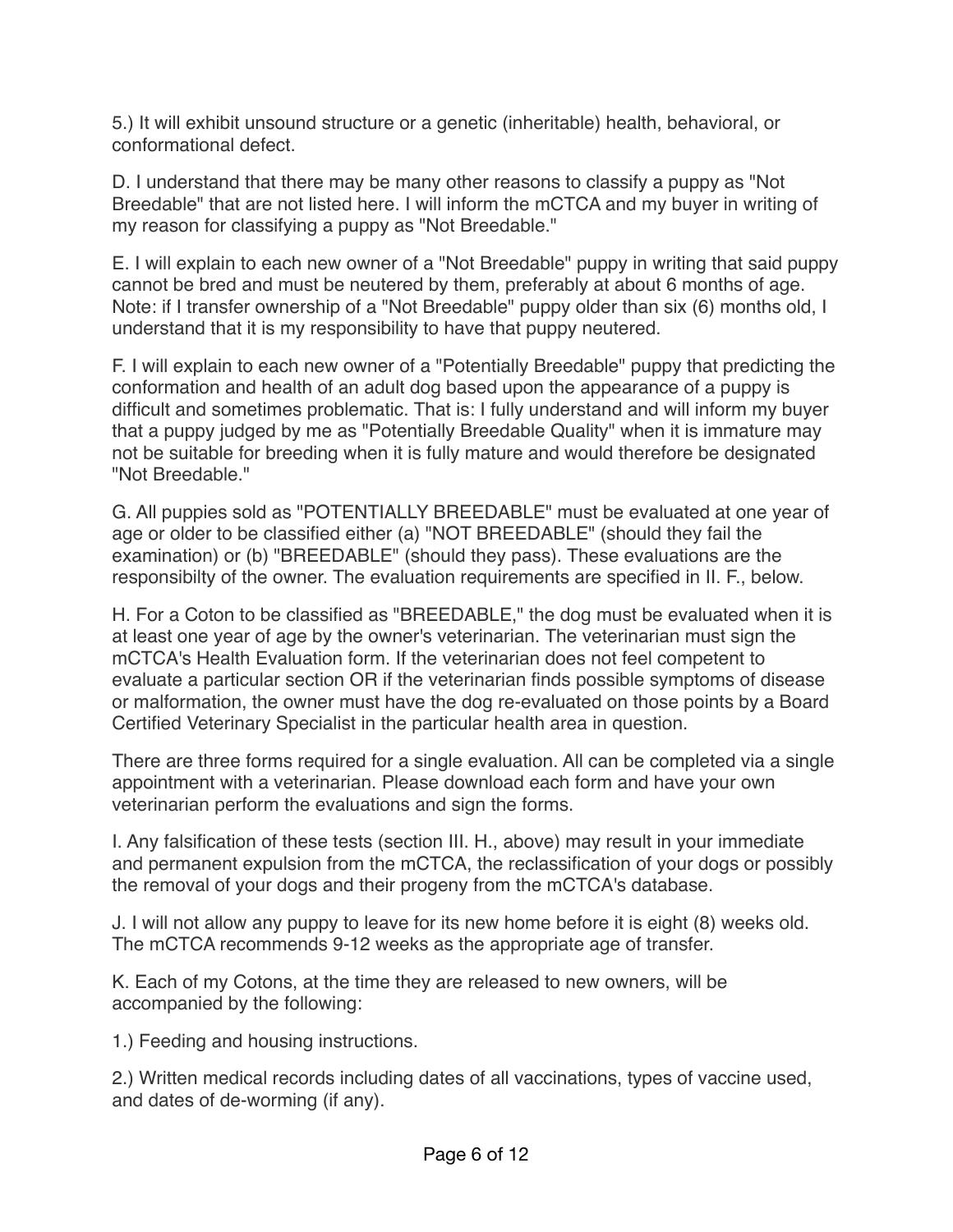3.) A written statement of the name, address, and telephone number of the examining veterinarian.

4.) A written Health Guarantee. Various sorts can be used, but any health guarantee should compensate the buyer if the puppy develops an unforeseen genetic defect that alters the dog's ability to lead a full life or prevents a "Potentially Breedable" dog from being classified as "Breedable."

5.) A written statement disclosing fully any known or strongly suspected health or temperament defects that afflict the puppy.

6.) I understand that genetic aggression, a recently discovered syndrome in this breed, is a serious problem. If one of my pups is diagnosed with this syndrome or is suspected to be afflicted with this disorder, I will notify the mCTCA of this defect and I will stand by this pup and its buyer. I understand that the mCTCA recommends that my sales contract contain a provision to cover this possibility and that it protects the interests of both the afflicted puppy and its owner.

L. At the time of transfer, I will submit the completed mCTCA Pre-registration form to the mCTCA for the puppy. I will insure that the new owner's name, address, and telephone number is correct on the Pre-registration form.

M. I will encourage all new owners to have their Cotons checked by a veterinarian of their choice within 96 hours of delivery.

N. If the buyer is not satisfied with my puppy, I will always be willing to accept the return of the puppy within a reasonable period of time and will return to the buyer all or a reasonable percentage of the purchase price. In such cases the cost of shipping, if any, is the responsibility of the buyer.

O. I will explain to all new owners that both I and the mCTCA are concerned with the welfare of individual Cotons and the breed. To that end, I will encourage all new owners to keep me and the mCTCA informed of any problems that develop with their Coton during its lifetime and to report its eventual cause of death.

P. I will ask the new owner(s) of any Cotons acquired from me to advise me if they are ever unable to keep their dog, so I can either take the dog back or assist in finding it a suitable new home. I will request the assistance of them CTCA to find the dog a new home (if necessary). I will inform the mCTCA of any change in ownership.

Q. I understand that if I co-own a Coton, it is wise to have a contract drawn up, signed by both co-owners, stating the terms of co-ownership. The mCTCA Pre-registration form that I submit for a co-owned dog will clearly indicate that the dog is co-owner. If I am breeding under the mCTCA Breeder's Program, then I undersatnd that both owners must sign the pre-registration form.

R. I will be certain that any advertising I do of my Cotons, written or oral, is factual and honest in both substance and implication.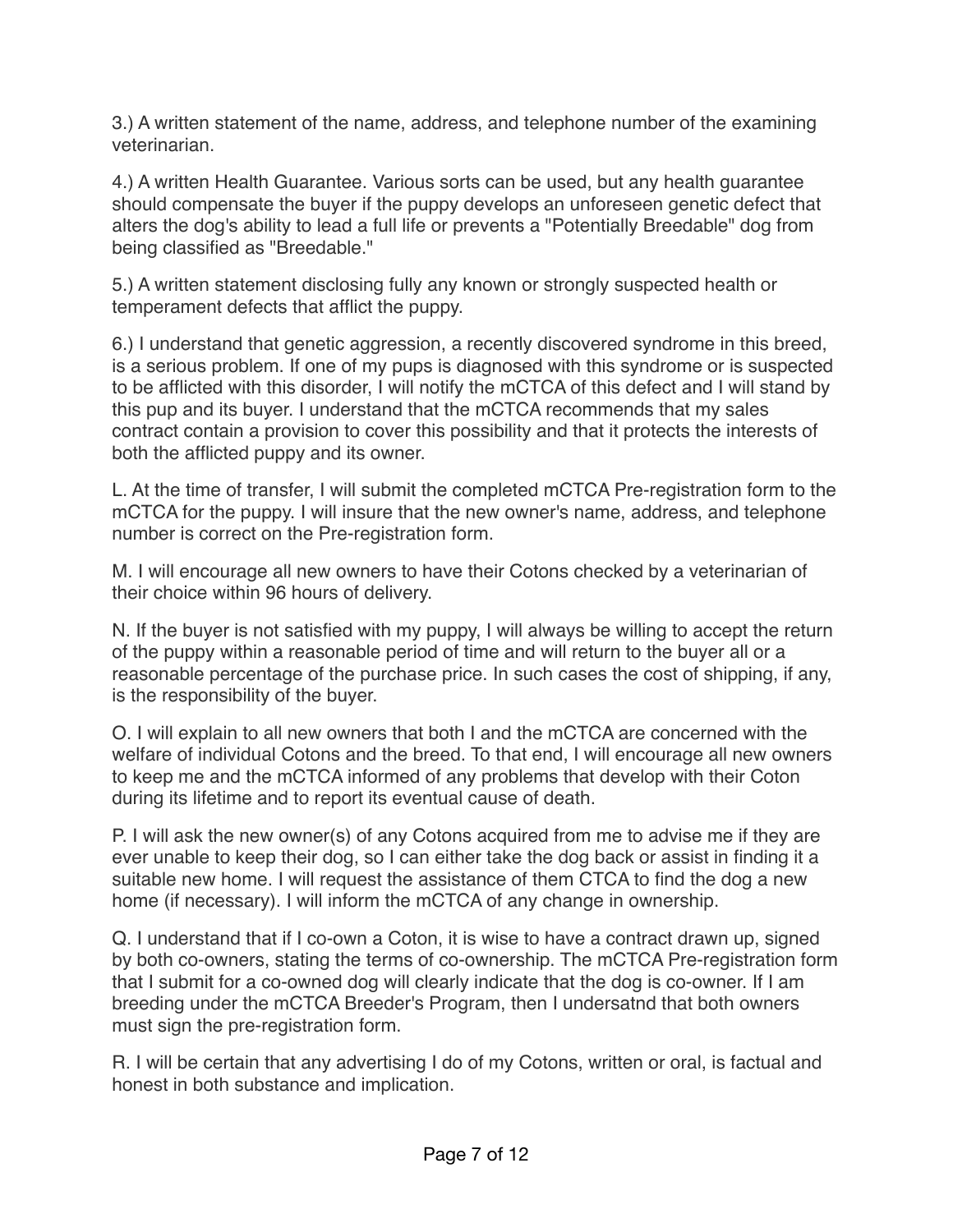S. I will be certain that any advertising I do of my Cotons, written or oral, will in no way conflict with the goals of good breeding and placement and care expressed in this Code of Ethics. I will not, for example, suggest that acquiring a Coton de Tulear is a "good way to make money" [or words to this effect or implication] as an emphasis in my advertisement.

T. As a mCTCA Breeder's Program breeder, I agree that if I am promoting the breed or if I place an advertisement, the mCTCA will be appropriately mentioned, i.e., "Member, mCTCA" and/or "mCTCA Code of Ethics Breeder" and/or "mCTCA Registered."

U. As a mCTCA Breeder's Program breeder, I agree that the mCTCA may inspect my kennel and breeding program (for particulars, see Section V Clause C).

## **IV. GENERAL CONDUCT of MEMBERS**

I will remember at all times that the mCTCA exists to protect individual Cotons and to protect and preserve the breed. mCTCA members will cooperate for the good of our breed. These aims must be uppermost in all activities concerning the breed.

A. I will:

1.) Maintain sanitary conditions for my Coton. Such conditions include, but are not limited to, proper temperature, fresh air, and a well-groomed (or clipped) coat, free of parasites;

2.) I will provide my Coton with fresh, nutritive food and clean water every day;

3.) I will house my Coton indoors at night;

4.) I will make certain that my Coton remains free of internal parasites including, but not limited to heartworm, Lyme disease, and worm infestations;

5.) I will insure that my Coton obtains adequate exercise and play. I will walk my Coton and/or provide my Coton access to a fenced outdoor play area (weather permitting);

6.) I will assure that my Coton has excellent medical care throughout its life even if my Coton develops a chronic or acute illness;

7.) I will make sure my Coton is given euthanasia should my companion's physical quality of life become irretrievably, unremittingly, and unredeemably bad;

8.) I will try to educate each owner or interested person, and to be constructive as well as instructive with my comments;

9.) I will share information -- especially health and temperament information -- with the mCTCA that might benefit an individual Coton or the breed;

10.) I will always demonstrate good sportsmanship should I choose to enter my Coton in a competition.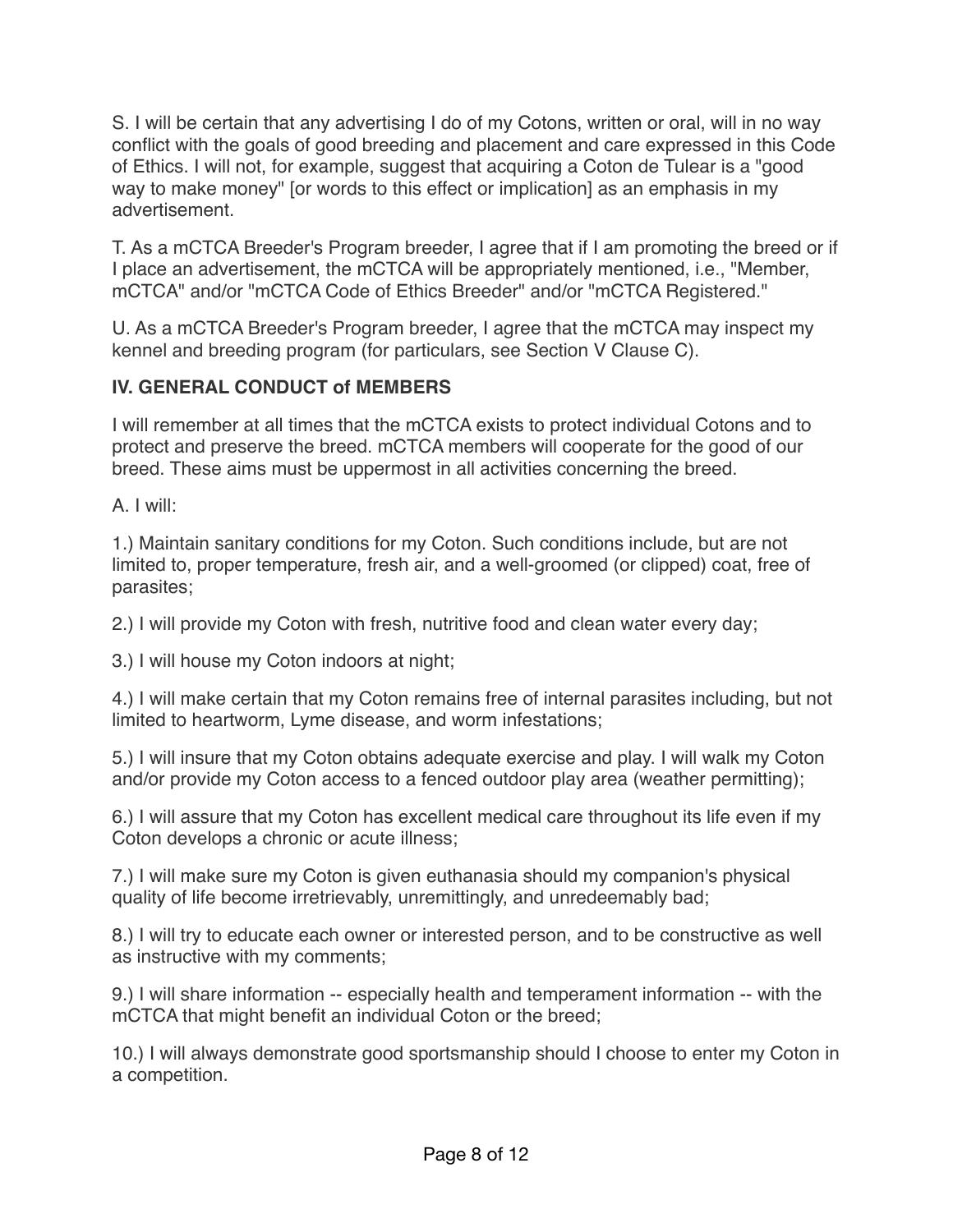11.) I will conform to Section III of this Code should I ever have to transfer ownership of my Coton.

B. I will NOT:

1.) Knowingly falsify mCTCA Pedigree and Registration information;

2.) I will not sell Cotons to pet shops either on consignment or outright;

3.) I will not supply Cotons for auctions, raffles, or other such enterprises;

4.) I will not knowingly sell a Coton to an unethical person or sell a Coton to any person whose intention is to resell a Coton;

5.) I will not sell Cotons as a "middleman" or importer except in the case of a breed rescue/kennel rescue;

6.) I will never permit my Coton to go to a pound or animal shelter or to be given to a commercial "home finder" agency or private individual who will claim to find a Coton a home. I will first contact the Coton's breeder regarding rehoming. I further understand that the mCTCA's Coton Rescue Program will assist me if I so desire. If I know a Coton has been given to a pound or relocation agency, I will notify the mCTCA at once;

7.) I will not maliciously degrade another member's Coton, kennel, or practices. I understand that if a rumor indicates that some person or persons are possibly in violation of this Code of Ethics, I will bring this situation to the immediate attention of the mCTCA so that the allegation can be properly dealt with in an open and aboveboard manner;

C. I understand that the Coton de Tulear breed has special requirements for human contact and love. I will not keep more Cotons than I can provide with reasonable attention, love, and companionship.

1.) I will provide my Coton with direct human companionship and love every day.

2.) If I find that I can no longer care for my Coton(s), I will work with both the breeder and the mCTCA to find my Coton an appropriate new home.

3.) I will notify the mCTCA of any change of address or ownership of my Coton.

## **V. ENFORCEMENT, APPEALS, and EXCEPTIONS**

I will comply with any mCTCA inquiry regarding my practices as a Coton owner or breeder. I realize that any such inquiry is conducted in the spirit of truth-seeking for the good of the breed or of individual Cotons and is not and will not be conducted in a mean-spirited fashion. I will work with the mCTCA for the good of the breed and individual Cotons. Further,

A. I understand that it is my obligation to report suspected breaches of this Code of Ethics to the mCTCA. Also, I realize that the mCTCA will gratefully consider allegations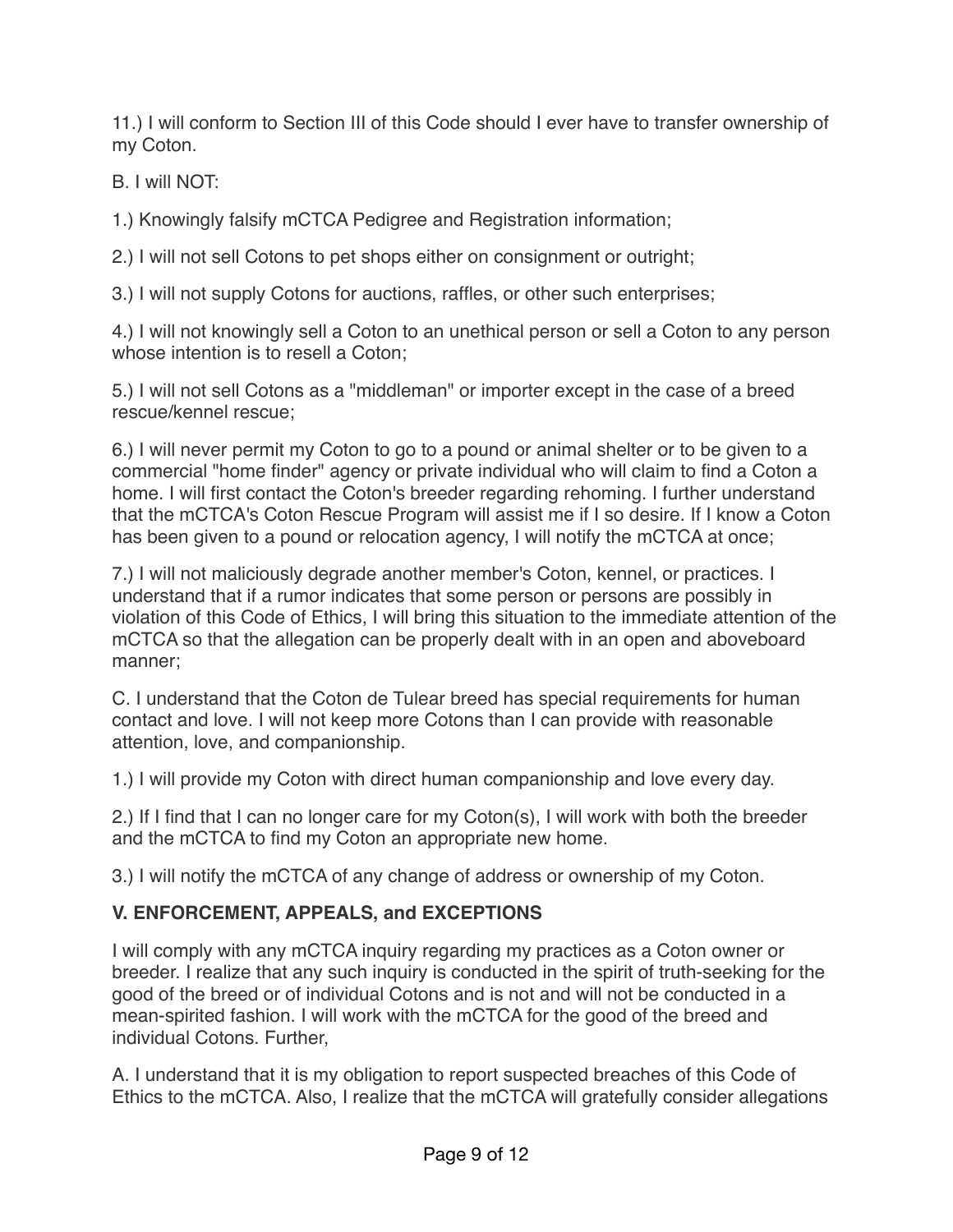that a person or persons has violated or is violating this Code of Ethics from nonmembers. The mCTCA will not take any punitive actions without investigating the allegations fully and if possible, openly (via its publications).

B. If the mCTCA requests that I answer an alleged violation of the Code of Ethics, I will do so in writing within a two-week period.

C. If I am a breeder, I understand that the mCTCA may request to visit my kennel. I must grant a visit by a mCTCA-designated representative within a one-week period of time or risk the immediate expulsion of my Kennel from the mCTCA Breeder's Program. [Note: I realize that the mCTCA understands that some delays may be unavoidable. In such a case, I will endeavor to comply with an inspection request as soon as possible and will explain any delay fully in writing to the satisfaction of the mCTCA].

D. I understand that the President or the President's designee(s) may take action to censure a mCTCA member found in violation of this Code of Ethics by one or more of the following means, as deemed appropriate:

1.) publishing a report of the violation in the Coton de Tulear News and/or The Coton de Tulear News & Information Network web site.

2.) should the violation(s) be especially egregious, the mCTCA may seek action against the violator(s) through federal, state, or local authorities.

3.) fines -- the proceeds of which must go to the mCTCA Rescue Program or mCTCA Breed Research.

4.) temporary or permanent expulsion from the mCTCA Breeder's Program

5.) temporary or permanent, limited or complete ban on registering dogs with the mCTCA

6.) a probationary period of up to two years for a first violation of the Code of Ethics. During a probationary period, any further violation of the Code of Ethics will result in harsher penalties which can include sanctions D.4 and D.5 (above).

E. I understand that a member judged in violation of the Code of Ethics may appeal this decision publicly through a letter to be published in the mCTCA's Coton de Tulear News and/or The Coton de Tulear News & Information Network website and/or the CotonClub email list.

F. It is understood that legitimate exceptions to this Code of Ethics may arise from time to time. In such cases, a member may request that the situation be reviewed by the President or the President's designee(s). In certain cases, with sufficient evidence that the welfare of individual Cotons or the breed is assured and in no way compromised, then the President may publicly waive any of the foregoing provisions.

G. I understand that the Madagascar Coton de Tulear Club of America views the relationship between breeders, buyers, owners, and the club as a cooperative venture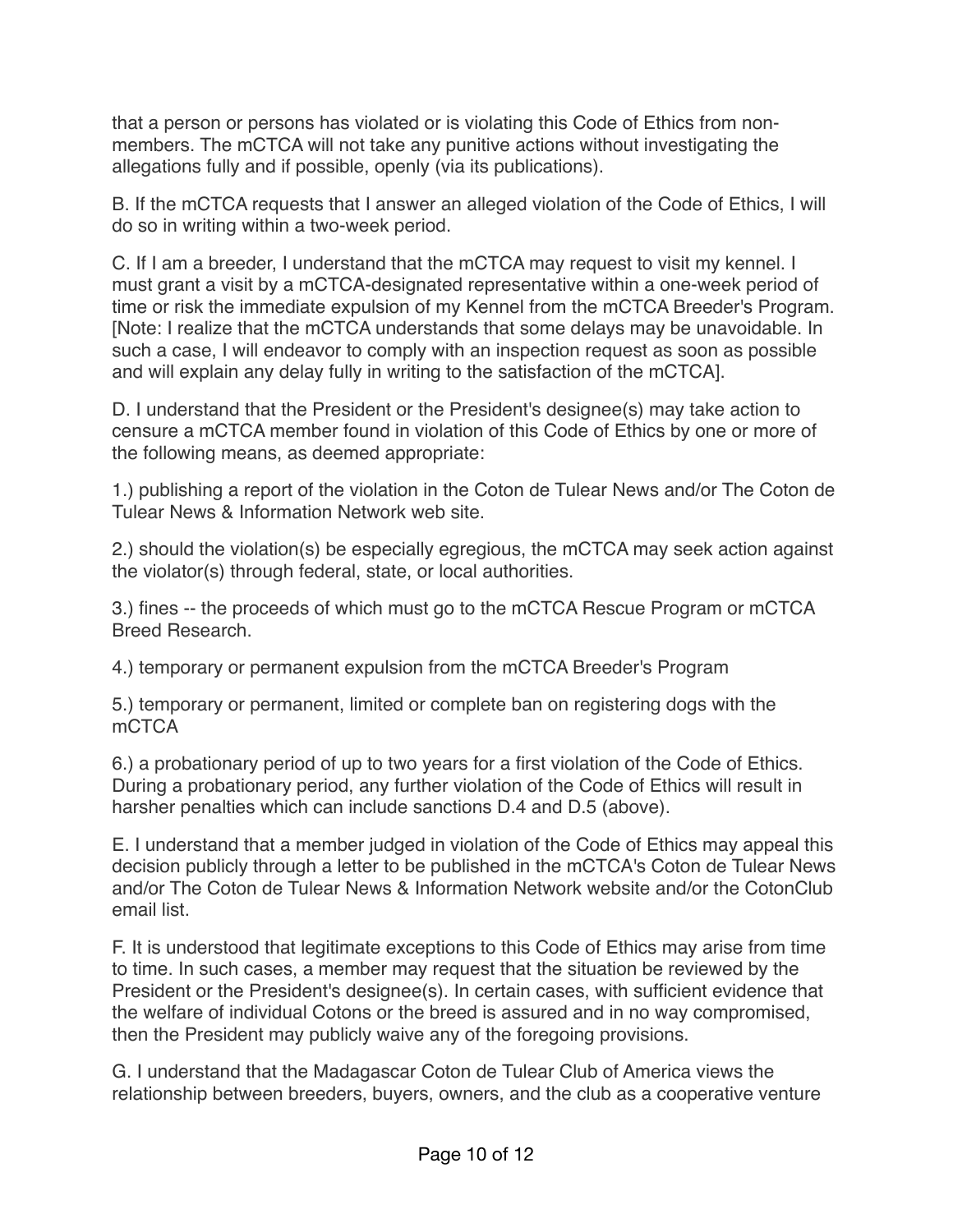whose primary goals include the health and well-being of the breed and of individual Cotons. The club welcomes and deeply appreciates all people who put the good of the Coton de Tulear uppermost.

H. I understand that this Code of Ethics is a work-in-progress. It will never be perfect, but it will continually improve through the input of concerned Coton de Tulear admirers, owners and breeders. I grant the mCTCA the right to publicly announce my support of this Code of Ethics.

I. For participants in the mCTCA Breeder's Program: I have read this document and I hereby agree to comply with the letter and the spirit of this Code of Ethics.

J. Pursuant to article "I" above, I will not subscribe to any other Code of Ethics or policy statement that would render my adherence to any aspect of this Code of Ethics null and void.

K. Pursuant to article "I" above, If I should ever desire to abrogate my signed intent to comply with this Code of Ethics or to participate in the mCTCA Breeder's Program, I will notify the mCTCA in writing of my intent.

L. I have read this Code of Ethics and agree to comply with both its terms and intent.

-- end code of ethics, last updated: 08/13/12 --

#### **For a mCTCA Coton to be classified as "BREEDABLE," the dog must be evaluated when it is at least one year of age by the owner's veterinarian.**

The veterinarian must sign the mCTCA's Health Evaluation form. If the veterinarian does not feel competent to evaluate a particular section OR if the veterinarian finds *possible* symptoms of disease or malformation, the owner must have the dog reevaluated on those points by a Board Certified Veterinary Specialist in the particular health area in question.

There are three forms required for a single evaluation. All can be completed via a single appointment with a veterinarian. Please download each form and have your own veterinarian perform the evaluations and sign the forms.



This logo (or one like it) is afixed to an Official mCTCA Pedigree when the Coton passes its health examinations *(see above).*